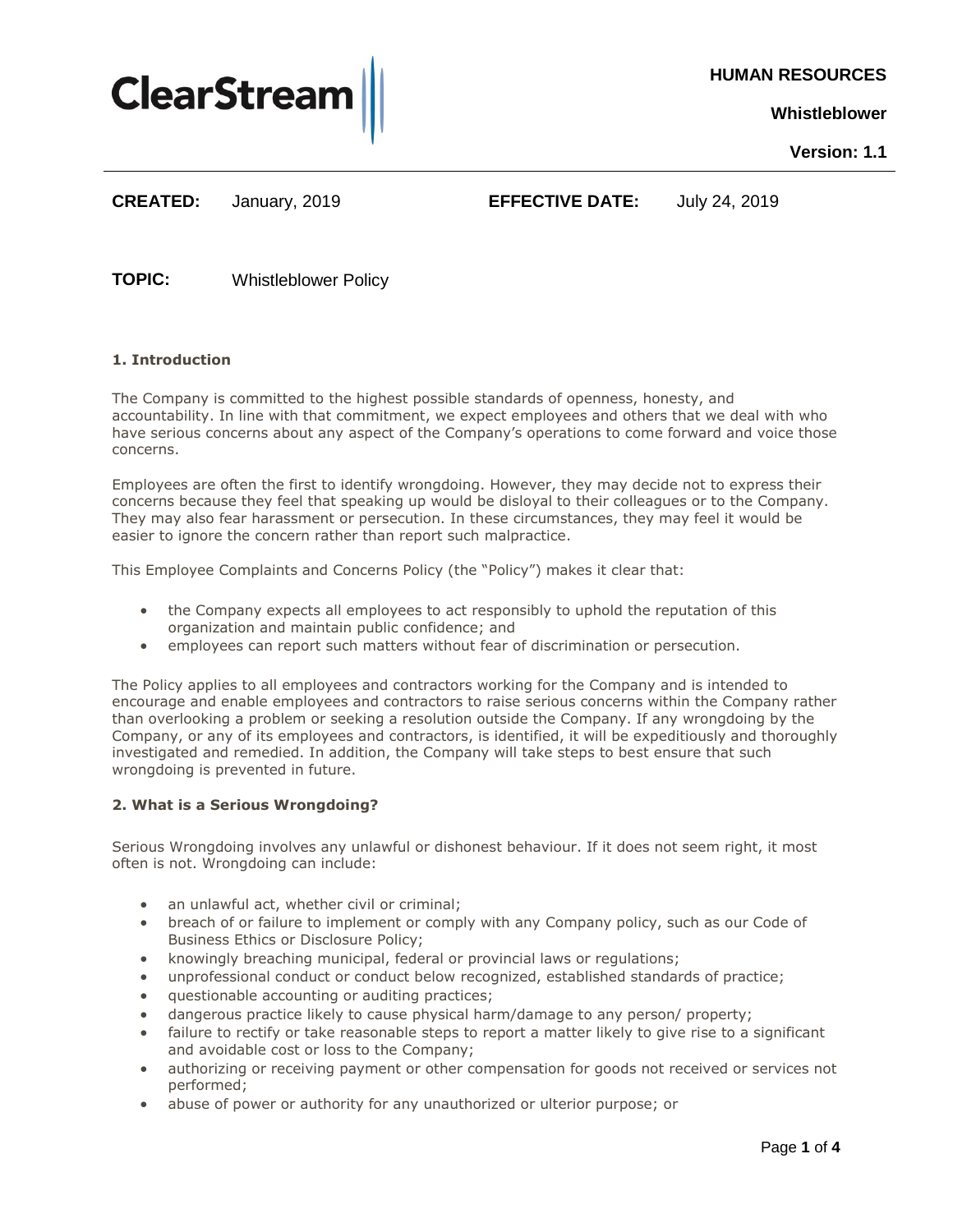

**Whistleblower**



Unfair discrimination in the course of the employment or provision of services.

This list is not definitive and is only intended to give examples of inappropriate behaviour.

#### **3. Who is Protected?**

**ClearStrea** 

Any employee who makes a disclosure or raises a concern under the Policy will be protected if the employee:

- discloses the information in good faith;
- believes it to be substantially true;
- does not act maliciously or make false allegations; and
- does not seek any personal or financial gain.

#### **4. Whom Should You Contact?**

If you have a complaint or concern about the Company, you should first contact your supervisor.

Whenever a supervisor receives a complaint, or otherwise becomes aware of any possible wrongdoing, he or she must contact the Director, Human Resources but otherwise, keep the information confidential.

The Director, Human Resources becoming aware of any possible wrongdoing, is obliged to contact both the Chair of the Corporate Governance Committee (CGC) Board Committee and General Counsel, who is the designated official contact for reporting any possible wrongdoing, at:

General Counsel 415, 311 - 6<sup>th</sup> Avenue SW Calgary, Alberta T2P 3H2

Employees must not confront the individual being investigated, or initiate an investigation, as such actions can compromise any ensuing investigation.

#### **5. Confidentiality and Anonymity**

Complaints may be submitted on a confidential basis or anonymously, directly to the General Counsel or the Chair of CGC Board Committee. Whether you identify yourself or not, you should provide as much information as possible so that the complaint can be fully investigated. Such information should include details as to where and when the incident occurred, the names and titles of the individuals involved and as much other relevant detail as you can provide.

Complaints will be kept confidential to the extent possible, consistent with the need to conduct an adequate investigation.

However, it may be more efficient to investigate and verify complaints if the complainant is prepared to give his or her name. In certain instances, such as a criminal investigation, this may be required by law.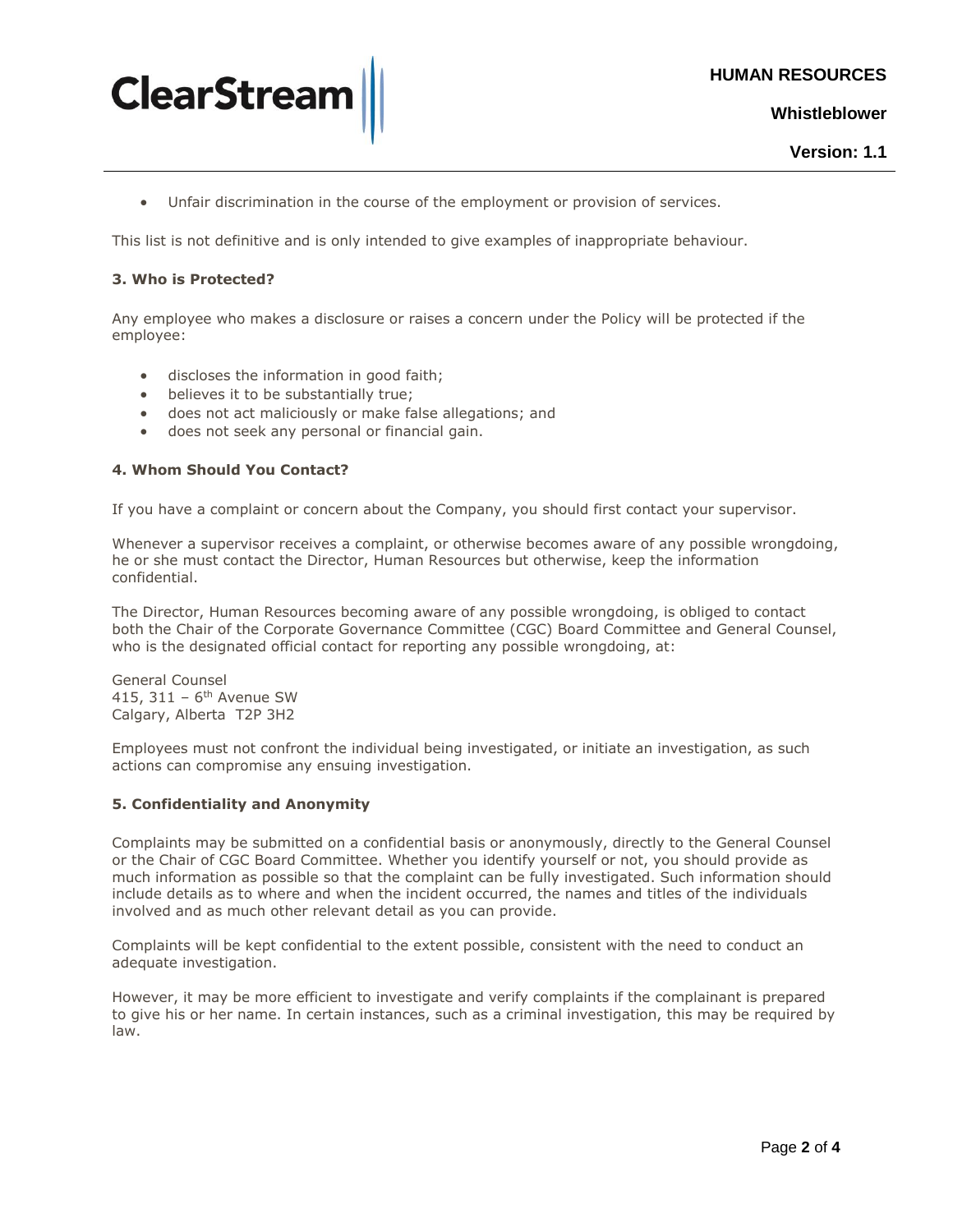

**Whistleblower**

**Version: 1.1**

## **6. How the Company will Respond**

The Company will respond to your concerns. Verifying your concerns is not the same as accepting or rejecting such concerns.

Supervisors and administrators at all levels of management who become aware of suspected wrongdoing are to respond to the suspected activity and shall report the suspected activity to the Human Resources Director, who will determine if an investigation of Serious Wrongdoings is warranted.

The General Counsel will investigate the suspected wrongdoing and, depending upon the nature of the complaint, may consult with the Chairman of the Board, CEO, CFO or other officers as appropriate.

In respect of any complaint involving suspected fraudulent or dishonest acts, or accounting, internal controls or auditing matters, or any other matter brought to his attention if he so decides, the General Counsel will investigate the suspected fraudulent or dishonest act, with the assistance of such persons as he deems necessary or appropriate.

If the investigation indicates criminal activity, then the appropriate law enforcement agency will be notified.

In order to protect individuals and those accused of misdeeds or possible malpractice, initial enquiries will be made to decide whether an investigation is appropriate and, if so, what form it should take.

The overriding principle with which the Company will act is the interest of the Company and its unitholders.

Some concerns may be resolved by agreed action without the need for investigation. If urgent action is required, this will be taken before any investigation is conducted.

Where appropriate, the issues raised may be dealt with as follows:

- investigation by the General Counsel, management, the Board of Directors or through the disciplinary process;
- referral to the police or appropriate authorities;
- referral to the external auditor; or
- an independent inquiry.

The Company accepts that you need to be assured that the matter has been properly addressed. Thus, subject to legal constraints, within 10 working days of a concern being raised, the responsible officer will write to you to:

- acknowledge that the concern has been received;
- indicate how he/she proposes to deal with the matter;
- provide an estimate of how long it will take to provide a final response;
- inform you whether any initial enquiries have been made; and
- provide details on whether further investigations will take place and, if not, why not.

If necessary, the Company will seek further information from you.